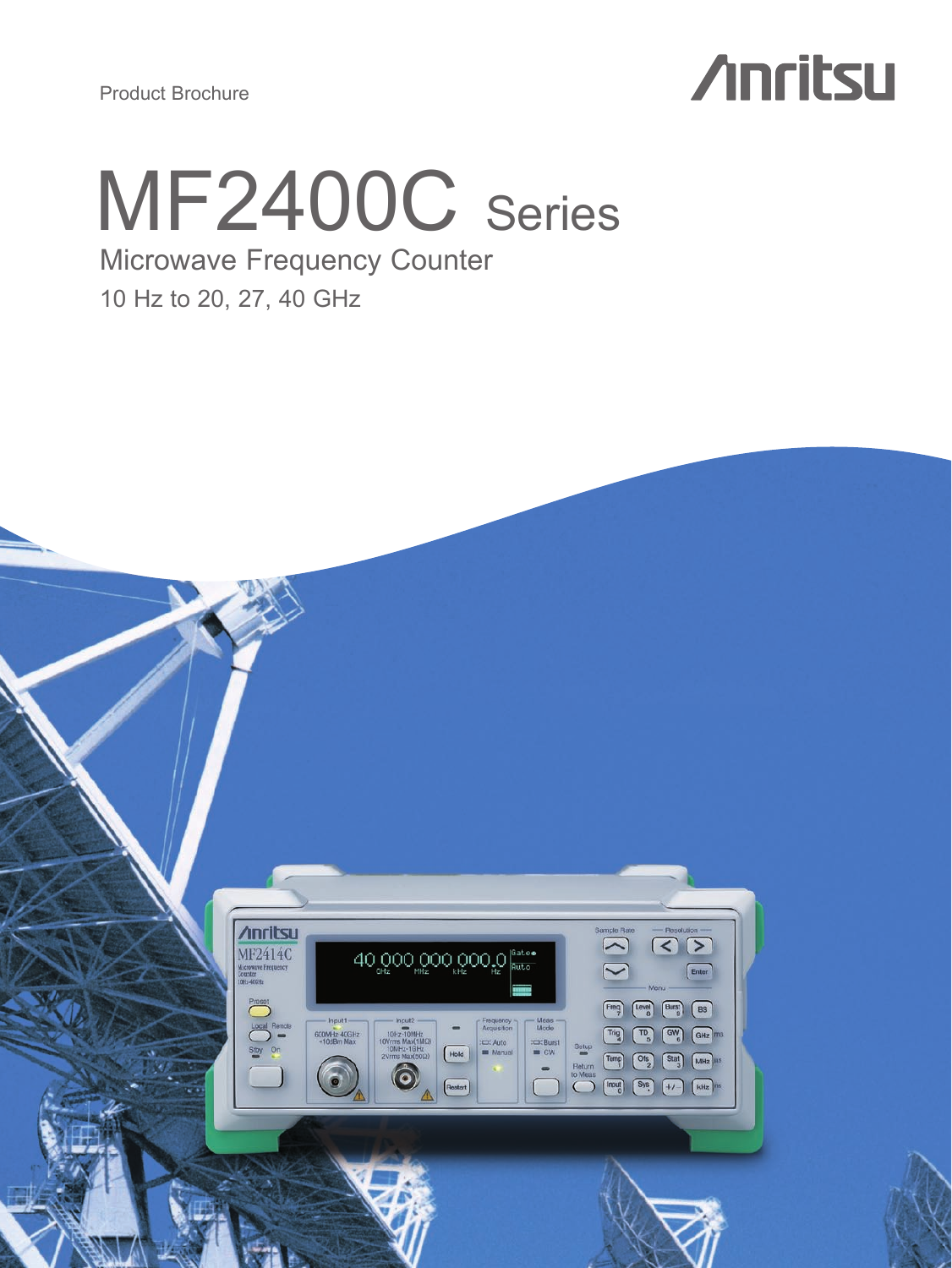

# **Newest Burst Wave Measurements**

The MF2400C series lineup is composed of three frequency counters: the MF2412C (20 GHz), the MF2413C (27 GHz), and the MF2414C (40 GHz). This series is ideal for evaluating mobile radio communications devices and circuits, and can also measure the carrier frequency and pulse width of burst signals. In addition to displaying measurement results on the 12-digit vacuum fluorescent display (VFD), frequency values can be read using the analog display function, which can be used for monitoring and is especially useful for adjusting the frequency of oscillators. Furthermore, the template function is perfect for assessing whether or not results fall within upper and lower frequency limit specification. Because the evaluation result is output from the AUX connector on the back panel as a Go/No-go signal, an easy-to-use, automatic measurement system can be configured using the GPIB function.



Microwave Frequency Counter 10 Hz to 20, 27, 40 GHz

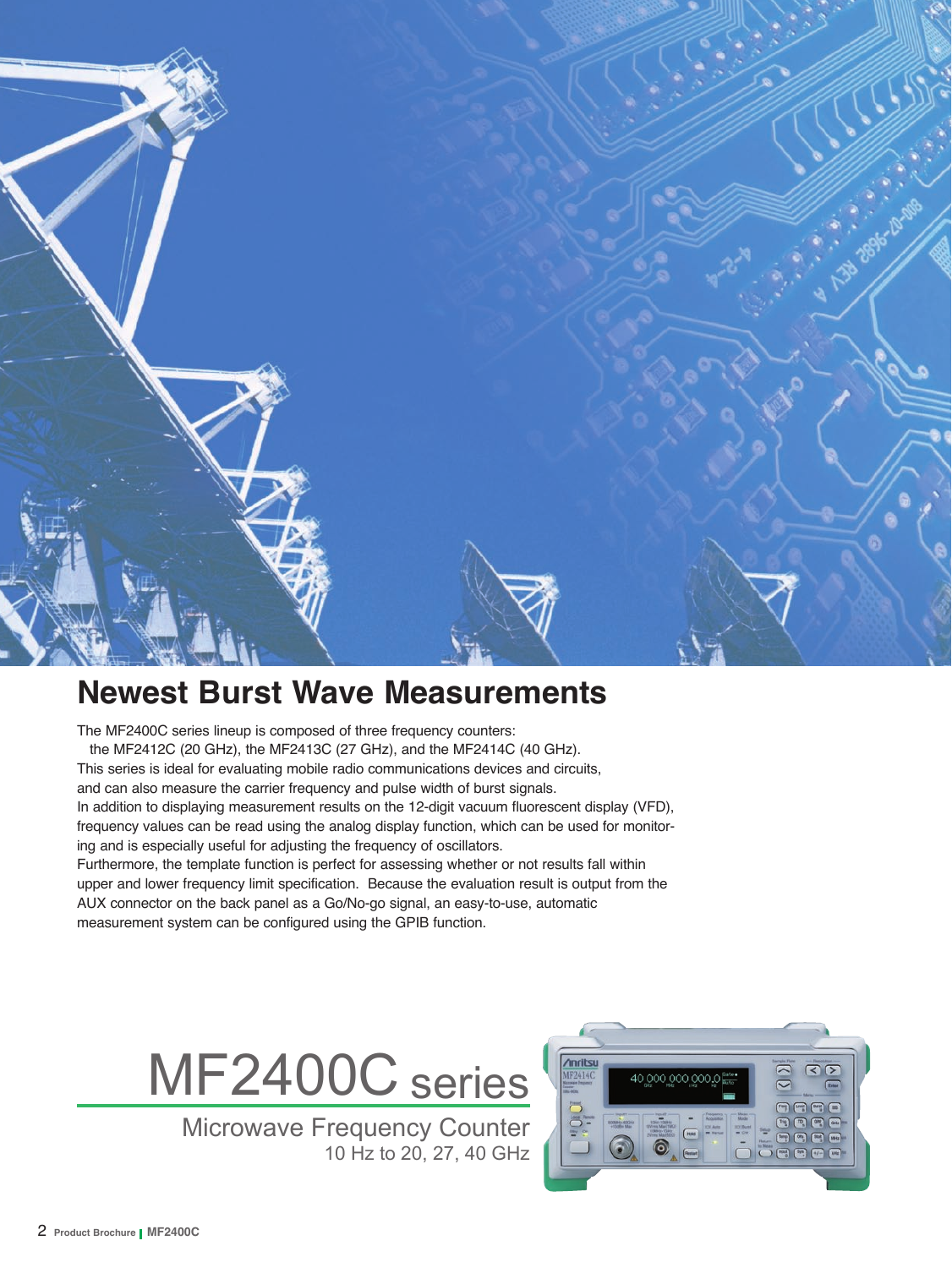

### **Wide Band Measurement**

The lineup of three counters with upper frequency limits of 20, 27, and 40 GHz, satisfies every usage requirement. In addition, a high-frequency fuse protects the input circuit from over-power signals, and a variety of adapters is available for coupling each connector.

# **High-Accuracy Burst Measurement**

The carrier frequency, burst width, and burst repetition rate of burst signals from 100 ns to 0.1 s input to Input 1 can be measured quickly and accurately.



# **Analog Display Function**

Using this function, the entire VFD becomes an analog meter and values are indicated by the meter needle. In addition to quickly grasping changes in measured frequency, this permits faster frequency adjustment and Go/No-Go evaluation of oscillators, which previously required reading of many digits. This analog meter also solves problems of misreading frequency values.



# **Template Function**

When the upper and lower frequency limits have been preset, Go is displayed when the measured frequency is within the preset range; if it is out of range, No-Go is displayed. In addition, the Go/No-Go signal can be output from the AUX connector on the back panel as a TTL signal.

This is very useful for configuring an automatic Pass/Fail evaluation system (using analog display).

# **High-Speed Transient Measurement**

Frequency counters have an interval (sample rate) when measurement is not performed, so sudden frequency changes during this period cannot be measured.

However, the MF2400C series overcomes problems of measuring fast transients by capturing frequency variations at speeds of up to 10 μs and saving a maximum of 2000 sampling points. Saved data can be read by a PC host using GPIB. When it is combined with a host computer, frequency changes can be displayed graphically. This is very effective for measuring VCO start-up characteristics and PLL lock times.



Measurement signal

# **Gating Function**

At burst signal measurement, the carrier frequency may be different at the burst start, middle, and end. In the MF2400C series, the carrier signal frequency at any position of the signal (delay time from trigger signal leading edge) and at any specified time (gate time) can be measured using a combination of the gating and trigger delay functions.



# **High-stability Reference Crystal Oscillator**

A high-stability reference crystal oscillator is installed as standard in this counter instead of being available as an option in the previous MF2400B series.

It supports an order-of-magnitude better measurement stability than previous instruments without additional investment.

# **Added Save and Recall Functions**

Up to 10 setups can be saved in the internal memory and freely recalled. Saving complex setups in advance, such as burst triggers and gate settings, supports immediate recall for measurement, reducing both measurement setup time and malfunctions due to setup mistakes.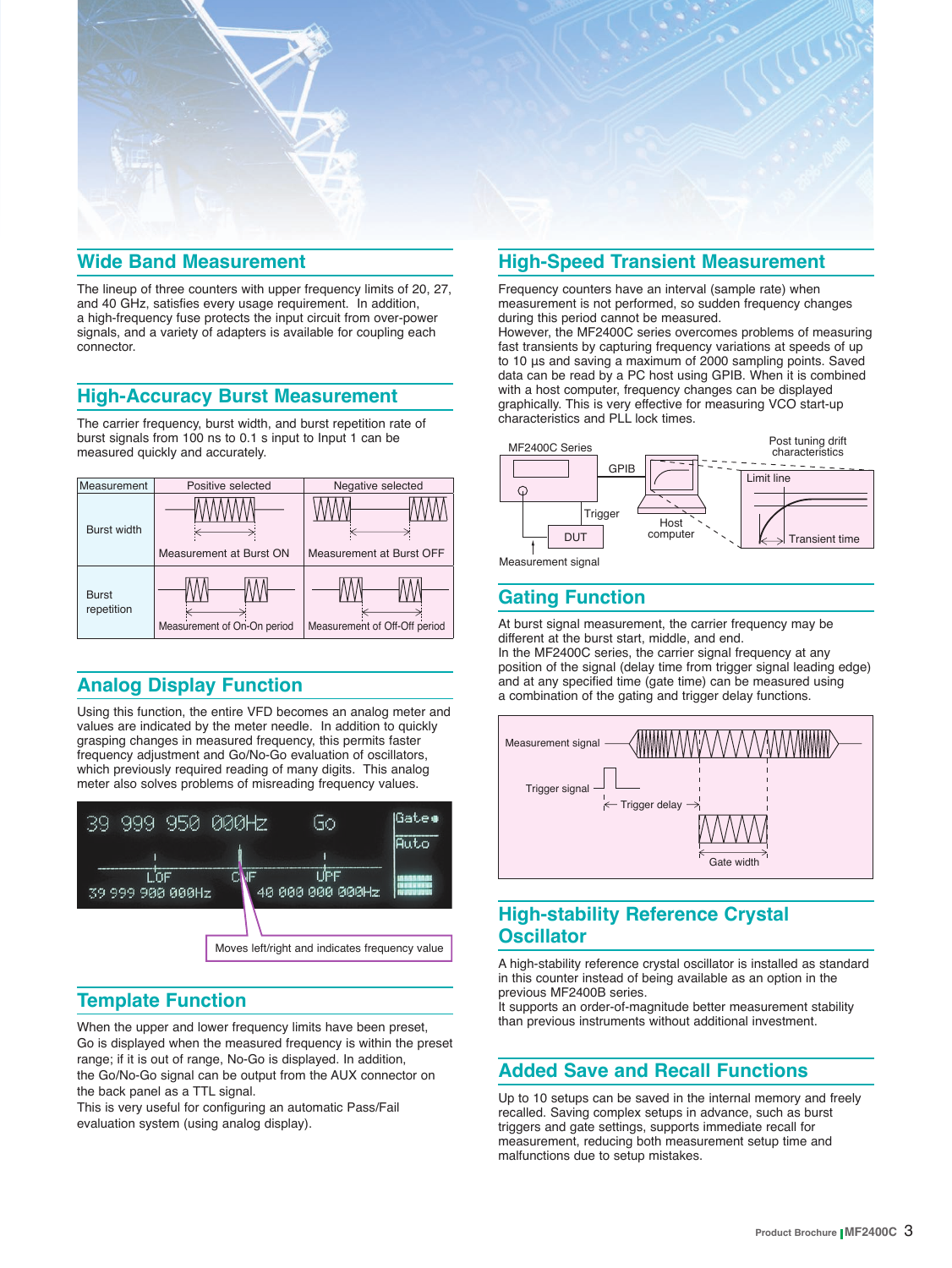# **Panel Layout**



 $\bigcirc$  VFD display (256 x 64 dot): Measurement results and parameter settings displayed. Excellent visibility compared to LCD due to self-luminescent display method

# **2** Sample Rate:

Sets measurement off time

#### **Resolution:**

At normal measurement, the  $\leq$  and  $\leq$  keys switch the frequency measurement resolution. However, when setting parameters, the  $\leq$  and  $\geq$  keys select the setting item, which is confirmed by pressing the Enter key.

#### 4<sup>Menu:</sup>

Sets measurement functions, such as frequency, level, burst, etc.

This menu changes automatically to the parameter setting condition, and changes numeric values and units.

#### **B** Preset:

Returns each parameter to default setting

#### **6** Hold, Restart:

The Hold key holds the measured valued. When Hold is

ON, the key lamp is lit. The Restart key starts measurement over. When the Restart key is pressed when Hold is ON, the data is measured and held.

#### **Frequency Acquisition:**

Used at frequency measurement of Input 1. At Auto, the full frequency band is swept and the frequency of signals exceeding the specified level is measured. At Manual, the frequency in the allowable input frequency range centered on the preset frequency is measured.

#### **8** Meas Mode:

At Burst, the burst signal width, period, and carrier frequency are measured (unrelated to Acquisition key setting, and change to manual measurement condition). Continuous wave measurement is performed in the CW mode.

#### **9** Return to Meas:

Pressing this key after setting parameters returns to the normal measurement status (measurement screen).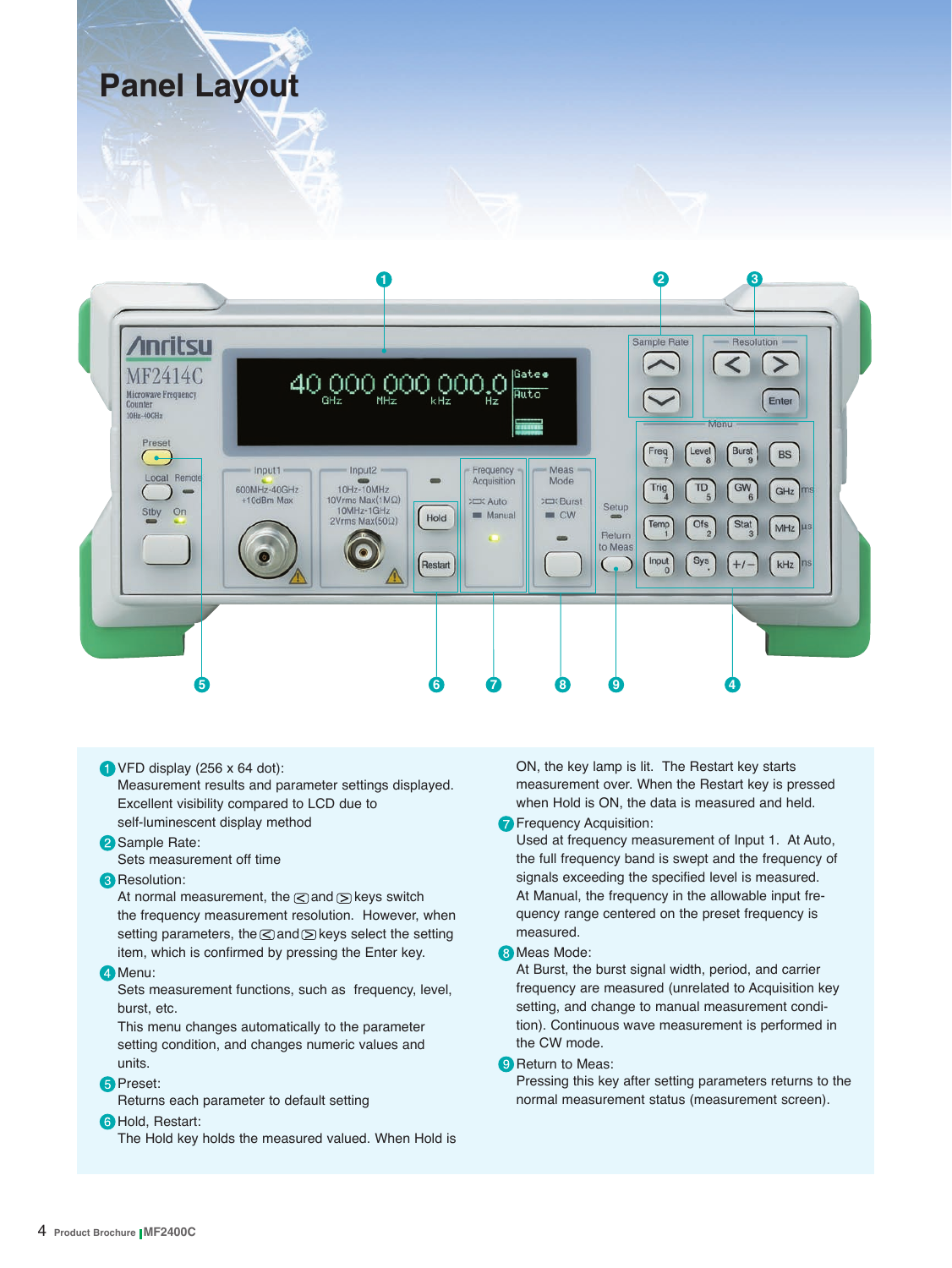

- **10** Ext Trig Input: Measures frequency using external timing signal **AUX Output:** 
	- Outputs control signal for measurement function and set parameters
- **P** Reference Input: Inputs external reference clock (1, 2, 5, 10 MHz)
- <sup>13</sup> Reference Output: Outputs reference clock
- **14 GPIB Connector:** Connects GPIB cable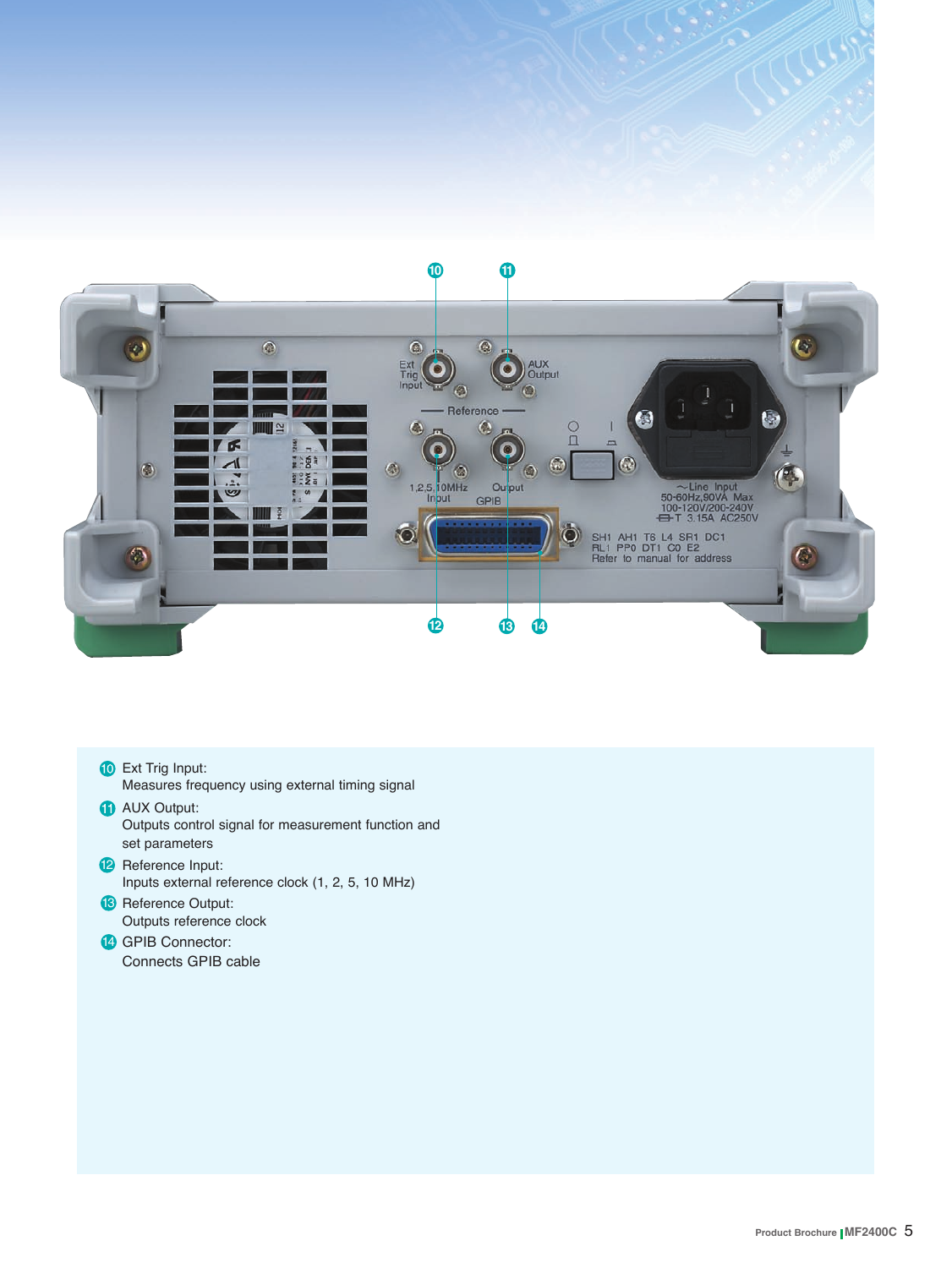

### **• MF2400C Series Microwave Frequency Counter**

| Input                              | <b>Frequency Range</b>                 | Input 1<br>MF2412C: 600 MHz to 20 GHz<br>MF2413C: 600 MHz to 27 GHz<br>MF2414C: 600 MHz to 40 GHz<br>Input 2<br>10 MHz to 1 GHz (50 $\Omega$ ), 10 Hz to 10 MHz (1 M $\Omega$ )                                                                                                                                                                                                                                                                                                                                                                                                                                                                                                |  |  |  |
|------------------------------------|----------------------------------------|--------------------------------------------------------------------------------------------------------------------------------------------------------------------------------------------------------------------------------------------------------------------------------------------------------------------------------------------------------------------------------------------------------------------------------------------------------------------------------------------------------------------------------------------------------------------------------------------------------------------------------------------------------------------------------|--|--|--|
|                                    | Input Level Range<br>(Sine Wave Input) | Input 1<br>$-33$ to 10 dBm (<12.4 GHz), $-28$ to 10 dBm (<20 GHz),<br>-25 to 10 dBm (<27 GHz), [-44.6 + 0.741 x frequency (GHz)] to 10 dBm (≤40 GHz)<br>Input 2<br>25 mVrms to 2 Vrms (50 $\Omega$ ), 25 mVrms to 10 Vrms (1 M $\Omega$ )                                                                                                                                                                                                                                                                                                                                                                                                                                      |  |  |  |
|                                    | Impedance,<br>Coupling                 | Input 1: 50 $\Omega$ , AC coupled<br>Input 2: 50 $\Omega$ or $\geq 1$ M $\Omega$ ( $\leq 35$ pF), AC coupled                                                                                                                                                                                                                                                                                                                                                                                                                                                                                                                                                                   |  |  |  |
|                                    | Connector                              | Input 1<br>MF2412C: N-type, MF2413C: SMA-type, MF2414C: K-type<br>Input 2: BNC-type                                                                                                                                                                                                                                                                                                                                                                                                                                                                                                                                                                                            |  |  |  |
| Function                           | <b>Trigger Mode</b>                    | Int: Triggered by measurement signal<br>Ext: Triggered by external signal<br>*Trigger level: 1.5 V ± (2 to 10 Vp-p), Trigger pulse width: ≥1 μs, Impedance: ≥100 Ω, Coupling: DC<br>LINE: Triggered by AC line signal                                                                                                                                                                                                                                                                                                                                                                                                                                                          |  |  |  |
| Gating                             | <b>Trigger Delay</b>                   | 20 ns to 0.1 s <sup>*1</sup> , Off<br>(≤320 ns in 20 ns steps, and <1 µs in 40 ns steps variable; ≥1 µs in continuously variable as effective two digits)                                                                                                                                                                                                                                                                                                                                                                                                                                                                                                                      |  |  |  |
|                                    | <b>Gate Width</b>                      | 100 ns to 0.1 s (<1 µs in 20 ns steps variable; $\geq$ 1 µs in continuously variable as effective two digits)                                                                                                                                                                                                                                                                                                                                                                                                                                                                                                                                                                  |  |  |  |
|                                    | <b>Frequency Range</b>                 | MF2412C: 600 MHz to 20 GHz<br>MF2413C: 600 MHz to 27 GHz<br>MF2414C: 600 MHz to 40 GHz                                                                                                                                                                                                                                                                                                                                                                                                                                                                                                                                                                                         |  |  |  |
|                                    | <b>Pulse Width</b>                     | 100 ns to 0.1 s (NARROW), 1 μs to 0.1 s (WIDE)                                                                                                                                                                                                                                                                                                                                                                                                                                                                                                                                                                                                                                 |  |  |  |
|                                    | <b>Pulse Repetition</b><br>Cycle       | 340 ns to 0.1 s (pulse off time: ≥240 ns)                                                                                                                                                                                                                                                                                                                                                                                                                                                                                                                                                                                                                                      |  |  |  |
| Pulse Modulation Wave Measurement  | Carrier Frequency                      | Max resolution: 1 kHz (pulse width: 100 ns to 1 $\mu$ s), 100 Hz (pulse width: 1 to 10 $\mu$ s),<br>10 Hz (pulse width: 10 to 100 µs), 1 Hz (pulse width: 100 µs to 1 ms),<br>$0.1$ Hz (pulse width: 1 to 100 ms)<br>Measurement time: (T or Ts whichever is greater) $x \frac{1}{(\text{R} x)T_Gw}^2$<br>Resolution<br>$10$ Hz                                                                                                                                                                                                                                                                                                                                                |  |  |  |
|                                    | Measurement <sup>*2</sup>              | 1 Hz<br>1 kHz<br>10 kHz   100 kHz   1 MHz<br>100 Hz<br>Measurement time<br>200 s<br>20 <sub>s</sub><br>2s<br>20 ms<br>200 ms<br>5 <sub>ms</sub><br>5 ms                                                                                                                                                                                                                                                                                                                                                                                                                                                                                                                        |  |  |  |
|                                    |                                        | *Example of measurement time when measurement carrier frequency = 1 GHz, $T = 2/f_{R_1}$<br>and $T_{GW} = 0.1$ fra<br>Accuracy: $\pm 2$ count $\pm$ time base accuracy x measurement frequency $\pm$ trigger accuracy $\pm$ residual error <sup>*5</sup>                                                                                                                                                                                                                                                                                                                                                                                                                       |  |  |  |
|                                    | <b>Pulse Width</b><br>Measurement      | Resolution: 1 ns<br>Accuracy: $\pm 20$ ns $\pm$ time base accuracy x measurement pulse width $\pm$ trigger accuracy (time)<br>Unit: µs (fixed)                                                                                                                                                                                                                                                                                                                                                                                                                                                                                                                                 |  |  |  |
|                                    | <b>Pulse Period</b><br>Measurement     | Resolution: 1 ns<br>Accuracy: $\pm 20$ ns $\pm$ time base accuracy x measurement period $\pm$ trigger accuracy (time)<br>Unit: µs (fixed)                                                                                                                                                                                                                                                                                                                                                                                                                                                                                                                                      |  |  |  |
| Carrier Wave Frequency Measurement | Resolution,<br>Measurement<br>Time     | Input 1<br>Measurement period (times)<br>10 <sup>2</sup><br>$10^{3}$<br>$10^{5}$<br>$10^{6}$<br>10 <sup>7</sup><br>10 <sup>1</sup><br>NORMAL: 1 MHz/1 $\mu$ s to 0.1 Hz/10 s<br>resolution<br>10 <sub>s</sub><br>Measurement time<br>FAST: 1 MHz/0.18 us to 0.1 Hz/1.8 s (typ.)<br>10<br>10 mHz<br>$2\sqrt{s}$<br>Input 2<br>$100$ mHz<br>100 ms<br>10 MHz to 1 GHz (50 $\Omega$ ): 1 MHz/1 us to 0.1 Hz/10 s<br>Frequency<br>1 Hz<br>10 <sub>ms</sub><br>10 Hz to 10 MHz (1 MΩ): 1 MHz to 0.001 Hz<br>1 ms<br>IO Hz<br>Measurement time shown on right<br>100<br>100 Hz<br>$\mathsf{s}$<br>100<br>10k<br>100 k<br>1 M<br>10 M<br>10<br>1 <sub>k</sub><br>Input frequency (Hz) |  |  |  |
|                                    | Measurement<br>Accuracy                | Input 1<br>NORMAL: $\pm 1$ count $\pm$ time base accuracy x measurement frequency $\pm$ residual error*4<br>FAST: $\pm 1$ count $\pm$ time base accuracy x measurement frequency $\pm$ trigger accuracy $\pm$ residual error <sup>*5</sup><br>Input 2<br>10 MHz to 1 GHz: $\pm$ 1 count $\pm$ time base accuracy x measurement frequency<br>10 Hz to 10 MHz: $\pm$ 1 count $\pm$ time base accuracy x measurement frequency $\pm$ trigger accuracy                                                                                                                                                                                                                             |  |  |  |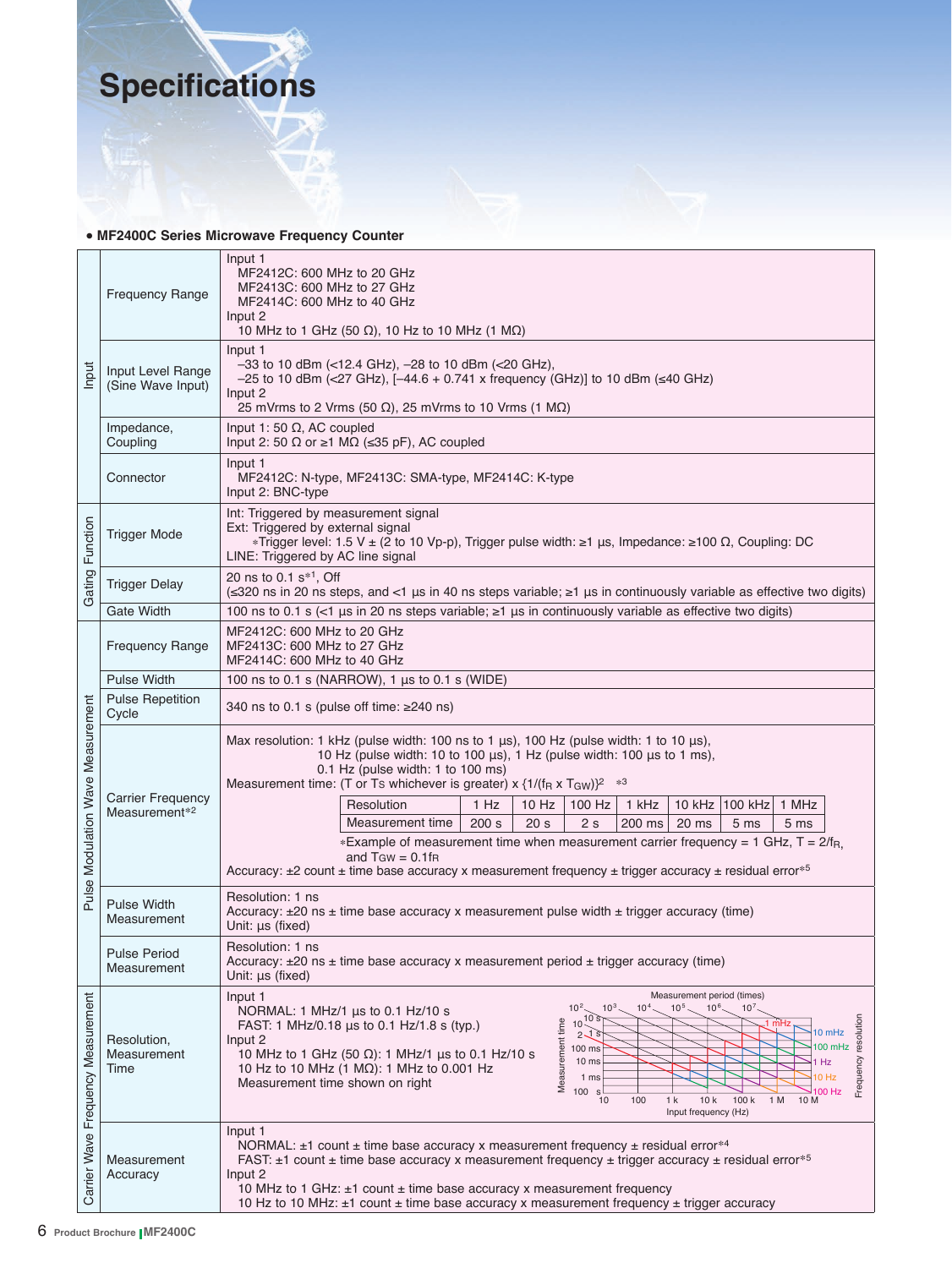| Auto/Manual Measurement                                    | Auto<br>FM tolerance: 35 MHzp-p, Acquisition time: ≤50 ms<br>Manual (CW measurement)<br>Input frequency range: $\pm 30$ MHz (600 MHz to 1 GHz), $\pm 40$ MHz ( $\geq 1$ GHz)<br>Acquisition time: $\leq 15$ ms<br>Manual (Burst measurement)<br>Input frequency range:<br>±30 MHz (600 MHz to 1 GHz, pulse width mode: WIDE)<br>±20 MHz (≥1 GHz, pulse width mode: NARROW)<br>$±40$ MHz ( $≥1$ GHz, pulse width mode: WIDE)<br>Acquisition time: ≤15 ms |
|------------------------------------------------------------|---------------------------------------------------------------------------------------------------------------------------------------------------------------------------------------------------------------------------------------------------------------------------------------------------------------------------------------------------------------------------------------------------------------------------------------------------------|
| <b>Functions</b>                                           | Template: Inputs at upper/lower limit of frequency, judged Go/No-Go<br>Frequency offset: +offset, -offset, ppm<br>Statistical processing: mean, maximum, minimum, p-p<br>Save/recall: 10 panel settings (max)                                                                                                                                                                                                                                           |
| <b>AUX Output</b>                                          | Output for Go/No-Go, count end, input level detection, internal gating, restart, and acquisition signal                                                                                                                                                                                                                                                                                                                                                 |
| Sample Rate                                                | 1 ms to 10 s (1-2-5 steps), hold                                                                                                                                                                                                                                                                                                                                                                                                                        |
| <b>High-Speed Sample</b><br>Period/Frequency<br>Resolution | Input 1: 10 µs/10 kHz, 100 µs/1 kHz, 1 ms/100 Hz<br>Input 2: 10 µs/100 kHz, 100 µs/10 kHz, 1 ms/1 kHz<br>*Measurement frequency: 100 MHz                                                                                                                                                                                                                                                                                                                |
| Memory Backup                                              | Saved in backup memory at power off                                                                                                                                                                                                                                                                                                                                                                                                                     |
| <b>Display</b>                                             | Display digits: 12 digits and 1 digit (- mark)<br>VFD: 256 x 64 dots                                                                                                                                                                                                                                                                                                                                                                                    |
| <b>Reference Crystal</b><br>Oscillator                     | Frequency: 10 MHz<br>Warm-up: $\pm 5 \times 10^{-8}$ /10 minutes<br>Aging rate: $\pm 5 \times 10^{-9}$ /day, $\pm 8 \times 10^{-8}$ /year (after 24 h warm-up)<br>Temperature characteristics: $\pm 5 \times 10^{-8}$ (0° to 50°C)                                                                                                                                                                                                                      |
| <b>External Reference Input</b>                            | 1, 2, 5, 10 MHz, Input voltage: 1 to 5 Vp-p (AC coupled), Input impedance: $\geq 1$ k $\Omega$                                                                                                                                                                                                                                                                                                                                                          |
| <b>External Reference Output</b>                           | 1, 2, 5, 10 MHz <sup>*6</sup> , Output voltage: $\geq 2$ Vp-p (open end, AC coupled), Output impedance: $\leq 400 \Omega$                                                                                                                                                                                                                                                                                                                               |
| <b>External Control</b>                                    | GPIB (conforms to IEEE488.2 standards): SH1, AH1, T6, L4, SR1, RL1, PP0, DC1, DT1, C0, E2                                                                                                                                                                                                                                                                                                                                                               |
| Power                                                      | 100 to 120 V/200 to 240 V (auto-switching), 50 to 60 Hz, ≤90 VA≤, ≤80 VA                                                                                                                                                                                                                                                                                                                                                                                |
| <b>Operating Temperature</b>                               | $0^\circ$ to $50^\circ C$                                                                                                                                                                                                                                                                                                                                                                                                                               |
| Dimensions and Mass                                        | 213 (W) x 88 (H) x 350 (D) mm, ≤5 kg                                                                                                                                                                                                                                                                                                                                                                                                                    |
| <b>EMC</b>                                                 | EN61326<br>EN61000-3-2                                                                                                                                                                                                                                                                                                                                                                                                                                  |
| <b>LVD</b>                                                 | EN61010-1                                                                                                                                                                                                                                                                                                                                                                                                                                               |

\*1 Delay time until counter started by trigger detection

\*2 MANUAL measurement mode

\*3 fR: frequency resolution, TGW: gate width, Ts: processing time (50 μs), T: Pulse repetition cycle

\*4 Measurement frequency (GHz)/10 count (rms), 5 GHz Measurement example: 5/10 = 0.5 count (rms)

\*5 Measurement frequency (GHz)/2 count (rms), 5 GHz Measurement example: 5/10 = 0.5 count (rms)

\*6 10 MHz when using internal reference signal; outputs signal based on this signal (1, 2, 5, 10 MHz) when using external reference signal

#### **• Options: Crystal Oscillator**

| <b>Option Number</b>        | MF2412C-003                                                                                                                   | MF2413C-003 | MF2414C-003 |  |
|-----------------------------|-------------------------------------------------------------------------------------------------------------------------------|-------------|-------------|--|
| Frequency                   | 10 MHz                                                                                                                        |             |             |  |
| Aging Rate                  | $\pm 5$ x 10 <sup>-10</sup> /day, $\pm 2$ x 10 <sup>-8</sup> /year<br>*After power-on, with reference to frequency after 72 h |             |             |  |
| Temperature Characteristics | $\pm 5 \times 10^{-9}$<br>$-10^{\circ}$ to 60 $^{\circ}$ C (with reference to 25 $^{\circ}$ C)                                |             |             |  |